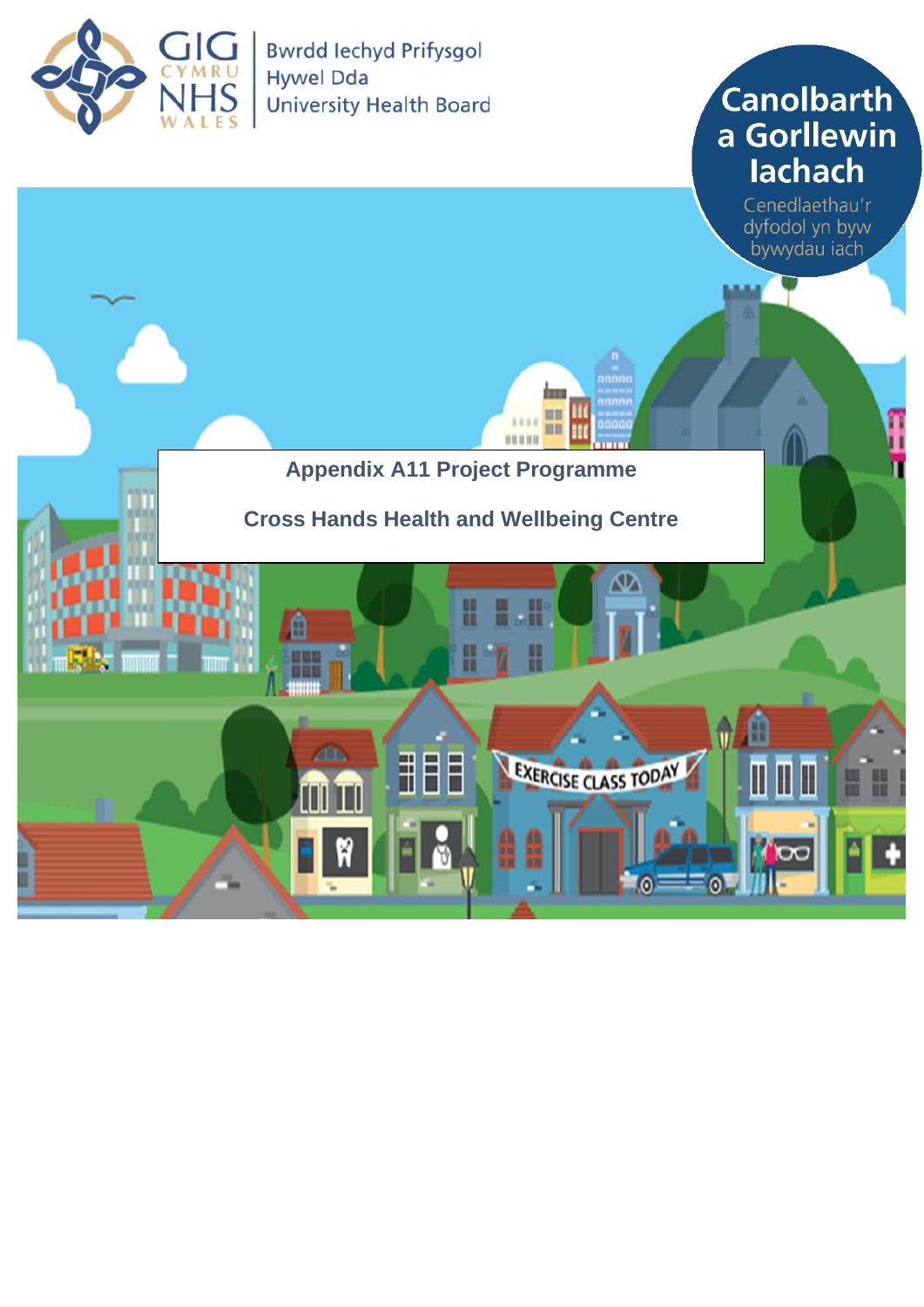

## **Cross Hands Community Hub**

|    | <b>WILLMOTT DIXON</b><br><b>SINCE 1852</b>                                               |               |                              |                                                               |                                                                                                                |                            |                              |                                                                                                           |                    |               |               |         |              |        |                 |                             |                 | <b>Pre-Construction &amp; Construction Programme</b>        |                                                                                             |           |       |                |                       |        |      |      |                    |      |            |                           |  |  |                              |              |                                                                                                                                                    |      |
|----|------------------------------------------------------------------------------------------|---------------|------------------------------|---------------------------------------------------------------|----------------------------------------------------------------------------------------------------------------|----------------------------|------------------------------|-----------------------------------------------------------------------------------------------------------|--------------------|---------------|---------------|---------|--------------|--------|-----------------|-----------------------------|-----------------|-------------------------------------------------------------|---------------------------------------------------------------------------------------------|-----------|-------|----------------|-----------------------|--------|------|------|--------------------|------|------------|---------------------------|--|--|------------------------------|--------------|----------------------------------------------------------------------------------------------------------------------------------------------------|------|
|    |                                                                                          |               |                              |                                                               | 2019 2020 2021                                                                                                 |                            |                              |                                                                                                           |                    |               | 2022          |         |              |        |                 |                             |                 |                                                             |                                                                                             |           |       |                |                       |        | 2023 |      |                    |      |            |                           |  |  |                              |              | 2024                                                                                                                                               | 2025 |
|    |                                                                                          |               |                              |                                                               | .u.l.,M.iS.,u.,M.iS.,u.,M.iS.,u <sup>.</sup>                                                                   |                            |                              |                                                                                                           | <mark>ı</mark> May | June          |               | July    | August       |        |                 |                             |                 | September poctober pNovember pDecember pDanuary pFebruary p |                                                                                             |           |       | March          | April                 | May    |      | June |                    | July |            | August September October  |  |  |                              |              | . թ. <u>թ. թ. թ. թ. թ. թ</u> .                                                                                                                     |      |
|    | Name                                                                                     | Duration      | Start                        | Finish                                                        | 18, 1                                                                                                          | 15.                        |                              | $\frac{15}{12}$ , $\frac{29}{12}$ , $\frac{12}{12}$ , $\frac{26}{10}$ , $\frac{10}{12}$ , $\frac{24}{12}$ |                    |               | $-21$<br>- 15 | 19      | 16<br>- 12   | $-30.$ | 13              | $11 \t 25$<br>127.          | -8              | 122                                                         | 120<br>-3                                                                                   | $17 - 31$ | 14.28 |                | $14$ $128$ $11$ $125$ | 9.123. | -6   |      | $1^{20}$ , $1^4$ . |      | $18, 11$ . |                           |  |  | $15$ , 29, 12, 26, 10, 24, 7 |              |                                                                                                                                                    |      |
|    |                                                                                          |               |                              |                                                               | -256 - 224 - 192 - 160 - 128 - 188 - 86 - 84 - 82 - 80                                                         |                            |                              | $1 - 78 + 76$                                                                                             | . -74 . -72 . -70  | 1 -68 1 -66 1 | i -64 i       | i -62 i | -60<br>-58 i | ו 56⊦  | -54 - 52 - 50 - |                             | -48   -46   -44 | -42                                                         | . 10- ، 12- ، 14- ، 16- ، 18- ، 20- ، 22- ، 24- ، 26- ، 28- ، 30- ، 34- ، 36- ، 36- ، 40- ، |           |       |                |                       |        |      |      |                    |      |            |                           |  |  |                              |              | <sub>ا</sub> 97 <sub>ا</sub> 81 <sub>ا</sub> 58 <sub>ا</sub> 49 <sub>ا</sub> 33 <sub>ا</sub> 17 1 <sub>-</sub> 17 1 - 17 - 18 1 - 18 - 19 - 18 - 1 |      |
|    | 1 PRE-CONSTRUCTION PHASE                                                                 |               |                              | 61w 3d Mon 05/11/18 Mon 10/02/20                              |                                                                                                                |                            |                              |                                                                                                           |                    |               |               |         |              |        |                 |                             |                 |                                                             |                                                                                             |           |       |                |                       |        |      |      |                    |      |            |                           |  |  |                              |              |                                                                                                                                                    |      |
|    | 1st stage Tender Process                                                                 | 5w            |                              | Mon 12/11/18 Fri 14/12/18                                     |                                                                                                                |                            |                              |                                                                                                           |                    |               |               |         |              |        |                 |                             |                 |                                                             |                                                                                             |           |       |                |                       |        |      |      |                    |      |            |                           |  |  |                              | $\Box$       |                                                                                                                                                    |      |
|    | 2nd Stage Tender Process                                                                 |               |                              | 61w 3d Mon 05/11/18 Mon 10/02/20                              |                                                                                                                |                            |                              |                                                                                                           |                    |               |               |         |              |        |                 |                             |                 |                                                             |                                                                                             |           |       |                |                       |        |      |      |                    |      |            |                           |  |  |                              |              |                                                                                                                                                    |      |
|    | 4 Developed Design (RIBA Stage 3)                                                        |               | 16w 2d Thu 24/10/19          | Fri 28/02/20                                                  | H,                                                                                                             |                            |                              |                                                                                                           |                    |               |               |         |              |        |                 |                             |                 |                                                             |                                                                                             |           |       |                |                       |        |      |      |                    |      |            |                           |  |  |                              |              |                                                                                                                                                    |      |
|    | 5 OBC Contract Dates                                                                     |               | 183w Mon 03/12/18            | ue 23/08/22                                                   | a mara 1                                                                                                       |                            |                              |                                                                                                           |                    |               |               |         |              |        |                 |                             |                 |                                                             |                                                                                             |           |       |                |                       |        |      |      |                    |      |            |                           |  |  |                              |              |                                                                                                                                                    |      |
|    | 6 Re-mobilise Design                                                                     |               | 14w 4d Mon 21/06/21          | Fri 01/10/21                                                  | $\sqrt{2}$                                                                                                     |                            |                              |                                                                                                           |                    |               |               |         |              |        |                 |                             |                 |                                                             |                                                                                             |           |       |                |                       |        |      |      |                    |      |            |                           |  |  |                              |              |                                                                                                                                                    |      |
|    | 7 Briefing & Sketch proposals                                                            |               | 8w 3d Mon 04/10/21           | Wed 01/12/21                                                  |                                                                                                                |                            |                              |                                                                                                           |                    |               |               |         |              |        |                 |                             |                 |                                                             |                                                                                             |           |       |                |                       |        |      |      |                    |      |            |                           |  |  |                              |              |                                                                                                                                                    |      |
|    | 8 RIBA Stage 3 update                                                                    |               |                              | 16w 4d Tue 23/11/21 Mon 04/04/22                              | <del>.</del>                                                                                                   |                            |                              | ĦΙ                                                                                                        |                    |               |               |         |              |        |                 |                             |                 |                                                             |                                                                                             |           |       |                |                       |        |      |      |                    |      |            |                           |  |  | $\Box$                       |              |                                                                                                                                                    |      |
|    | Update Developed Design (RIBA Stage 3)                                                   | $8w$          |                              | Tue 23/11/21 Mon 31/01/22                                     | स्रोप                                                                                                          |                            |                              |                                                                                                           |                    |               |               |         |              |        |                 |                             |                 |                                                             |                                                                                             |           |       |                |                       |        |      |      |                    |      |            |                           |  |  |                              |              |                                                                                                                                                    |      |
|    | Health Board / NWSSP-SES Workshops                                                       |               |                              | 1w 1d Tue 18/01/22 Wed 26/01/22                               | 9 T .                                                                                                          |                            |                              |                                                                                                           |                    |               |               |         |              |        |                 |                             |                 |                                                             |                                                                                             |           |       |                |                       |        |      |      |                    |      |            |                           |  |  |                              |              |                                                                                                                                                    |      |
|    | Stage 3 Cost Plan "2" & Programme                                                        |               | 6w 4d Tue 18/01/22           | Fri 04/03/22                                                  | سينبث                                                                                                          |                            |                              |                                                                                                           |                    |               |               |         |              |        |                 |                             |                 |                                                             |                                                                                             |           |       |                |                       |        |      |      |                    |      |            |                           |  |  |                              |              |                                                                                                                                                    |      |
|    | Develope stage 3 cost Plan 2                                                             |               | 5w 3d Tue 18/01/22           | Thu 24/02/22                                                  |                                                                                                                | $\boldsymbol{\mathscr{L}}$ |                              |                                                                                                           |                    |               |               |         |              |        |                 |                             |                 |                                                             |                                                                                             |           |       |                |                       |        |      |      |                    |      |            |                           |  |  |                              |              |                                                                                                                                                    |      |
|    | M&E Cost Plan                                                                            | $5w$ 1d       | Tue 18/01/2                  | Tue 22/02/2                                                   | ⊞                                                                                                              | $\overline{\mathbf{z}}$    |                              |                                                                                                           |                    |               |               |         |              |        |                 |                             |                 |                                                             |                                                                                             |           |       |                |                       |        |      |      |                    |      |            |                           |  |  |                              |              |                                                                                                                                                    |      |
|    | Programme Update                                                                         | $1\mathrm{W}$ | Tue 18/01/22                 | Mon 24/01/22                                                  | .F                                                                                                             |                            |                              |                                                                                                           |                    |               |               |         |              |        |                 |                             |                 |                                                             |                                                                                             |           |       |                |                       |        |      |      |                    |      |            |                           |  |  |                              |              |                                                                                                                                                    |      |
|    | Value management & Risk workshops                                                        |               | Tue 25/01/22                 | Tue 25/01/22                                                  | $\frac{1}{15}$                                                                                                 |                            |                              |                                                                                                           |                    |               |               |         |              |        |                 |                             |                 |                                                             |                                                                                             |           |       |                |                       |        |      |      |                    |      |            |                           |  |  | $\cdots$                     |              |                                                                                                                                                    |      |
|    | Risk workshop & update Register                                                          | 3d            | Tue 25/01/22                 | Thu 27/01/22                                                  | $\frac{1}{16}$                                                                                                 |                            |                              |                                                                                                           |                    |               |               |         |              |        |                 |                             |                 |                                                             |                                                                                             |           |       |                |                       |        |      |      |                    |      |            |                           |  |  |                              |              |                                                                                                                                                    |      |
|    | Gleeds review Agree Cost Plan                                                            | $3w$          | Mon 14/02/22                 | Fri 04/03/22                                                  |                                                                                                                | $\mathbb{Z}$               |                              |                                                                                                           |                    |               |               |         |              |        |                 |                             |                 |                                                             |                                                                                             |           |       |                |                       |        |      |      |                    |      |            |                           |  |  |                              |              |                                                                                                                                                    |      |
|    | Compile & Issue Stage 3 Design Report                                                    |               | 1w 4d Tue 18/01/22           | Fri 28/01/22                                                  |                                                                                                                |                            |                              |                                                                                                           |                    |               |               |         |              |        |                 |                             |                 |                                                             |                                                                                             |           |       |                |                       |        |      |      |                    |      |            |                           |  |  |                              |              |                                                                                                                                                    |      |
| 19 | <b>Revise Overall Costs (Value Engineering) - TBD</b>                                    |               | 1w   Mon 07/03/2             | Fri 11/03/2                                                   | H                                                                                                              |                            |                              |                                                                                                           |                    |               |               |         |              |        |                 |                             |                 |                                                             |                                                                                             |           |       |                |                       |        |      |      |                    |      |            |                           |  |  |                              |              |                                                                                                                                                    |      |
| 20 | OBC Cost forms Preperation (PQS)                                                         | 2w            | Mon 14/03/22                 | Fri 25/03/22                                                  |                                                                                                                |                            | <b>Contract</b>              |                                                                                                           |                    |               |               |         |              |        |                 |                             |                 |                                                             |                                                                                             |           |       |                |                       |        |      |      |                    |      |            |                           |  |  | $\Box$                       |              |                                                                                                                                                    |      |
|    | OBC Life Cycle costing forms (PQS)                                                       | $1W$          | Mon 21/03/22                 | Fri 25/03/22                                                  | Π                                                                                                              |                            | $\mathbf{a}$ is $\mathbf{w}$ |                                                                                                           |                    |               |               |         |              |        |                 |                             |                 |                                                             |                                                                                             |           |       |                |                       |        |      |      |                    |      |            |                           |  |  |                              |              |                                                                                                                                                    |      |
|    | WDCL to update OBC estates Annex                                                         |               | 10w 4d Tue 18/01/22          | Fri 01/04/22                                                  |                                                                                                                |                            |                              |                                                                                                           |                    |               |               |         |              |        |                 |                             |                 |                                                             |                                                                                             |           |       |                |                       |        |      |      |                    |      |            |                           |  |  | $\Box$                       |              |                                                                                                                                                    |      |
| 23 | Key Date all Willmott Dixon OBC information to LHB                                       |               | Mon 04/04/22                 | Mon 04/04/22                                                  |                                                                                                                |                            |                              |                                                                                                           |                    |               |               |         |              |        |                 |                             |                 |                                                             |                                                                                             |           |       |                |                       |        |      |      |                    |      |            |                           |  |  |                              |              |                                                                                                                                                    |      |
|    | Health board Presentation/Sign off Stage 3 Design & Cost                                 |               | Mon 07/03/22                 | Mon 07/03/2                                                   |                                                                                                                |                            |                              |                                                                                                           |                    |               |               |         |              |        |                 |                             |                 |                                                             |                                                                                             |           |       |                |                       |        |      |      |                    |      |            |                           |  |  |                              |              |                                                                                                                                                    |      |
|    | 25 OBC Final Process                                                                     | 26w           | Wed 16/02/22                 | ue 23/08/22                                                   |                                                                                                                | 25                         |                              |                                                                                                           |                    |               |               |         |              |        |                 |                             |                 |                                                             |                                                                                             |           |       |                |                       |        |      |      |                    |      |            |                           |  |  |                              |              |                                                                                                                                                    |      |
|    | Hywel Dda Revenue Modelleing (area based) Main & Running                                 | 3w3d          | Wed 16/02/22                 | hi 11/03/22                                                   | H                                                                                                              |                            |                              |                                                                                                           |                    |               |               |         |              |        |                 |                             |                 |                                                             |                                                                                             |           |       |                |                       |        |      |      |                    |      |            |                           |  |  |                              |              |                                                                                                                                                    |      |
|    | <b>IT Revenue Costs</b>                                                                  | 2w            | Mon 28/02/22                 | Fri 11/03/22                                                  | $\mathbf{H}$                                                                                                   |                            |                              |                                                                                                           |                    |               |               |         |              |        |                 |                             |                 |                                                             |                                                                                             |           |       |                |                       |        |      |      |                    |      |            |                           |  |  | $\cdots$                     |              |                                                                                                                                                    |      |
| 28 | Equipment Revenue Costs                                                                  | $2{\sf w}$    | Mon 28/02/22                 | Fri 11/03/22                                                  | $\mathbf{H}$                                                                                                   |                            |                              |                                                                                                           |                    |               |               |         |              |        |                 |                             |                 |                                                             |                                                                                             |           |       |                |                       |        |      |      |                    |      |            |                           |  |  |                              |              |                                                                                                                                                    |      |
|    | Tenancy Agreement/Assumptions (Library, Police, GMS, Family Centre)                      | 3w            | Mon 14/03/22                 | Fri 01/04/22                                                  |                                                                                                                |                            |                              |                                                                                                           |                    |               |               |         |              |        |                 |                             |                 |                                                             |                                                                                             |           |       |                |                       |        |      |      |                    |      |            |                           |  |  |                              |              |                                                                                                                                                    |      |
|    | Agree Captital Contribution from Dyfed Powys police                                      |               | Fri 01/04/22                 | Fri 01/04/22                                                  |                                                                                                                |                            |                              | 30                                                                                                        |                    |               |               |         |              |        |                 |                             |                 |                                                             |                                                                                             |           |       |                |                       |        |      |      |                    |      |            |                           |  |  |                              |              |                                                                                                                                                    |      |
|    | Revenue Assuptions presented to Exec Team                                                | $1W$          | Mon 04/04/2                  | Fri 08/04/22                                                  | П                                                                                                              |                            |                              | 31                                                                                                        |                    |               |               |         |              |        |                 |                             |                 |                                                             |                                                                                             |           |       |                |                       |        |      |      |                    |      |            |                           |  |  |                              |              |                                                                                                                                                    |      |
|    | Hywel Dda Financial Modelling                                                            | 1w 1d         | Tue 19/04/22                 | Tue 26/04/22                                                  |                                                                                                                |                            |                              | 32                                                                                                        |                    |               |               |         |              |        |                 |                             |                 |                                                             |                                                                                             |           |       |                |                       |        |      |      |                    |      |            |                           |  |  |                              |              |                                                                                                                                                    |      |
|    | Hywel Dda Main OBC document                                                              | 8w            | Mon 07/03/22                 | Ved 04/05/22                                                  | H                                                                                                              |                            |                              |                                                                                                           |                    |               |               |         |              |        |                 |                             |                 |                                                             |                                                                                             |           |       |                |                       |        |      |      |                    |      |            |                           |  |  |                              | $\mathbf{1}$ |                                                                                                                                                    |      |
|    | Hywel Dda Board Papers production                                                        | $1\mathrm{W}$ | Wed 27/04/22                 | Ved 04/05/22                                                  | $\mathbb{H}$                                                                                                   |                            |                              |                                                                                                           |                    |               |               |         |              |        |                 |                             |                 |                                                             |                                                                                             |           |       |                |                       |        |      |      |                    |      |            |                           |  |  |                              | $\mathbf{1}$ |                                                                                                                                                    |      |
|    | Paper to Exec Team                                                                       |               | Mon 09/05/22                 | fon 09/05/22                                                  |                                                                                                                |                            |                              |                                                                                                           |                    |               |               |         |              |        |                 |                             |                 |                                                             |                                                                                             |           |       |                |                       |        |      |      |                    |      |            |                           |  |  |                              |              |                                                                                                                                                    |      |
|    | <b>Exec Team Meeting</b>                                                                 |               | Ved 11/05/                   | led 11/05/2                                                   |                                                                                                                |                            |                              |                                                                                                           |                    |               |               |         |              |        |                 |                             |                 |                                                             |                                                                                             |           |       |                |                       |        |      |      |                    |      |            |                           |  |  |                              |              |                                                                                                                                                    |      |
|    | Papers Dealine (issued to Board Exec's for approval)                                     |               | Thu 05/05/2                  | Thu 05/05/22                                                  | $\mathbf{H}$                                                                                                   |                            |                              |                                                                                                           |                    |               |               |         |              |        |                 |                             |                 |                                                             |                                                                                             |           |       |                |                       |        |      |      |                    |      |            |                           |  |  |                              |              |                                                                                                                                                    |      |
|    | Board Exec Review & Approval & Upload                                                    | $2w$          | Thu 05/05/23                 | Ved 18/05/22                                                  | $\mathbf{r}$                                                                                                   |                            |                              |                                                                                                           |                    |               |               |         |              |        |                 |                             |                 |                                                             |                                                                                             |           |       |                |                       |        |      |      |                    |      |            |                           |  |  |                              |              |                                                                                                                                                    |      |
|    | Papers Issued (Issued as Agenda on Website)                                              |               | Thu 19/05/22                 | Thu 19/05/22                                                  |                                                                                                                |                            |                              |                                                                                                           | 39 <sup>4</sup>    |               |               |         |              |        |                 |                             |                 |                                                             |                                                                                             |           |       |                |                       |        |      |      |                    |      |            |                           |  |  |                              |              |                                                                                                                                                    |      |
|    | Papers In Public                                                                         | 1w            | Thu 19/05/22                 | Ved 25/05/22                                                  |                                                                                                                |                            |                              |                                                                                                           | "×I                |               |               |         |              |        |                 |                             |                 |                                                             |                                                                                             |           |       |                |                       |        |      |      |                    |      |            |                           |  |  |                              |              |                                                                                                                                                    |      |
|    | <b>Health Board Meeting Dates</b>                                                        | $7w$          |                              | Fri 06/05/22 Mon 27/06/22                                     |                                                                                                                |                            |                              |                                                                                                           |                    |               |               |         |              |        |                 |                             |                 |                                                             |                                                                                             |           |       |                |                       |        |      |      |                    |      |            |                           |  |  |                              |              |                                                                                                                                                    |      |
|    | Finance meetings                                                                         |               | Fri 06/05/22                 | Fri 06/05/2:<br>Ved 11/05/2                                   |                                                                                                                |                            |                              |                                                                                                           |                    |               |               |         |              |        |                 |                             |                 |                                                             |                                                                                             |           |       |                |                       |        |      |      |                    |      |            |                           |  |  |                              |              |                                                                                                                                                    |      |
|    | <b>Project Team</b>                                                                      |               | Wed 11/05/2<br>Tue 17/05/2   | Tue 17/05/2                                                   | Н.                                                                                                             |                            |                              |                                                                                                           | $\bullet$          |               |               |         |              |        |                 |                             |                 |                                                             |                                                                                             |           |       |                |                       |        |      |      |                    |      |            |                           |  |  |                              |              |                                                                                                                                                    |      |
|    | <b>Project Group</b>                                                                     |               |                              |                                                               |                                                                                                                |                            |                              |                                                                                                           |                    |               |               |         |              |        |                 |                             |                 |                                                             |                                                                                             |           |       |                |                       |        |      |      |                    |      |            |                           |  |  |                              |              |                                                                                                                                                    |      |
|    | Capital Est & IM&T Sub Committee (CEIM&T SC)                                             |               | Tue 24/05/22                 | Tue 24/05/22                                                  | $\mathbf{H}$                                                                                                   |                            |                              |                                                                                                           |                    |               |               |         |              |        |                 |                             |                 |                                                             |                                                                                             |           |       |                |                       |        |      |      |                    |      |            |                           |  |  |                              |              |                                                                                                                                                    |      |
|    | Strategic Development & Ops Services Committee (SDOSC)                                   |               | Mon 27/06/22 *               | Mon 27/06/22                                                  |                                                                                                                |                            |                              |                                                                                                           |                    |               | [6♦           |         |              |        |                 |                             |                 |                                                             |                                                                                             |           |       |                |                       |        |      |      |                    |      |            |                           |  |  |                              |              |                                                                                                                                                    |      |
|    | <b>Main Board Meeting</b><br>48 Earliest Date for OBC submission to WG                   |               | u 26/05/2<br>Tue 31/05/22    | Tue 31/05/22                                                  |                                                                                                                |                            |                              |                                                                                                           |                    |               |               |         |              |        |                 |                             |                 |                                                             |                                                                                             |           |       |                |                       |        |      |      |                    |      |            |                           |  |  |                              |              |                                                                                                                                                    |      |
|    |                                                                                          |               |                              |                                                               |                                                                                                                |                            |                              |                                                                                                           |                    | 48 4 2        |               |         |              |        |                 |                             |                 |                                                             |                                                                                             |           |       |                |                       |        |      |      |                    |      |            |                           |  |  |                              |              |                                                                                                                                                    |      |
| 50 | 49 OBC Welsh Government Period                                                           | 12w<br>$6w$   | Tue 31/05/22<br>Tue 12/07/22 | Mon 22/08/22<br>Mon 22/08/22                                  | $\mathbb{I}$                                                                                                   |                            |                              |                                                                                                           |                    |               |               |         |              |        |                 |                             |                 |                                                             |                                                                                             |           |       |                |                       |        |      |      |                    |      |            |                           |  |  |                              |              |                                                                                                                                                    |      |
|    | Scrutiny & Prep for next stage<br>Earliest date for payment of deposit for land Purchase |               | Tue 23/08/22                 | Tue 23/08/22                                                  |                                                                                                                |                            |                              |                                                                                                           |                    |               |               |         |              |        |                 |                             |                 |                                                             |                                                                                             |           |       |                |                       |        |      |      |                    |      |            |                           |  |  |                              |              |                                                                                                                                                    |      |
|    |                                                                                          |               |                              |                                                               |                                                                                                                |                            |                              |                                                                                                           |                    |               |               |         |              |        |                 |                             |                 |                                                             |                                                                                             |           |       |                |                       |        |      |      |                    |      |            |                           |  |  |                              |              |                                                                                                                                                    |      |
|    | 52 Scheduled OBC WG approval<br>53 Planning                                              |               | Tue 23/08/22                 | Tue 23/08/22                                                  |                                                                                                                |                            |                              |                                                                                                           |                    |               |               |         |              |        |                 |                             |                 |                                                             |                                                                                             |           |       |                |                       |        |      |      |                    |      |            |                           |  |  |                              |              |                                                                                                                                                    |      |
|    | 54 Planning update                                                                       | <b>66w</b>    |                              | Wed 08/12/21 Fri 21/04/23<br>21w 3d Wed 08/12/21 Thu 26/05/22 | <del>▅▊▗▝▕▝▝▝▝▝▝▝▝▝▝▕▊▝▙▝▝▝▝▝▝</del> ▝▕▓ <del>▝</del> ▆▀ <mark>▓<sup></sup>▀▆▀▛▀▛▀▛▀▛▀▛▀▛▀▛<sup>▆</sup></mark> |                            |                              | <del>dina man</del>                                                                                       |                    | Not Required  |               |         |              |        |                 |                             |                 |                                                             |                                                                                             |           |       | . <del>.</del> |                       |        |      |      |                    |      |            |                           |  |  |                              |              |                                                                                                                                                    |      |
|    |                                                                                          |               |                              |                                                               |                                                                                                                |                            |                              |                                                                                                           |                    |               |               |         |              |        |                 |                             |                 |                                                             |                                                                                             |           |       |                |                       |        |      |      |                    |      |            |                           |  |  |                              |              |                                                                                                                                                    |      |
|    |                                                                                          |               |                              |                                                               |                                                                                                                |                            |                              |                                                                                                           |                    |               |               |         |              |        |                 |                             |                 |                                                             |                                                                                             |           |       |                |                       |        |      |      |                    |      |            |                           |  |  |                              |              |                                                                                                                                                    |      |
|    | Prog. No: 2108-35                                                                        |               |                              |                                                               | Issue Date: 12/11/2018                                                                                         |                            |                              |                                                                                                           |                    |               |               |         |              |        |                 | Prog.Status: For Acceptance |                 |                                                             |                                                                                             |           |       |                |                       |        |      |      |                    |      |            | WILLMOTT DIXON SINCE 1852 |  |  |                              |              |                                                                                                                                                    |      |
|    | Revision: X1                                                                             |               |                              |                                                               | Revision Date: 08/03/2022                                                                                      |                            |                              |                                                                                                           |                    |               |               |         |              |        |                 |                             |                 | Rev. Comment: OBC Cost Plan key dates update                |                                                                                             |           |       |                |                       |        |      |      |                    |      |            |                           |  |  |                              |              |                                                                                                                                                    |      |

C:\Users\GravelD\OneDrive - Willmott Dixon Holdings Limited\Documents\00 WDC\1593\_Crosshands\**@aderlogram**es\WDCL Precon Programme - Cross Hands Comunity - 20220308 - Rev X1 - **©®©3⁄3938 kel∳ detel**spp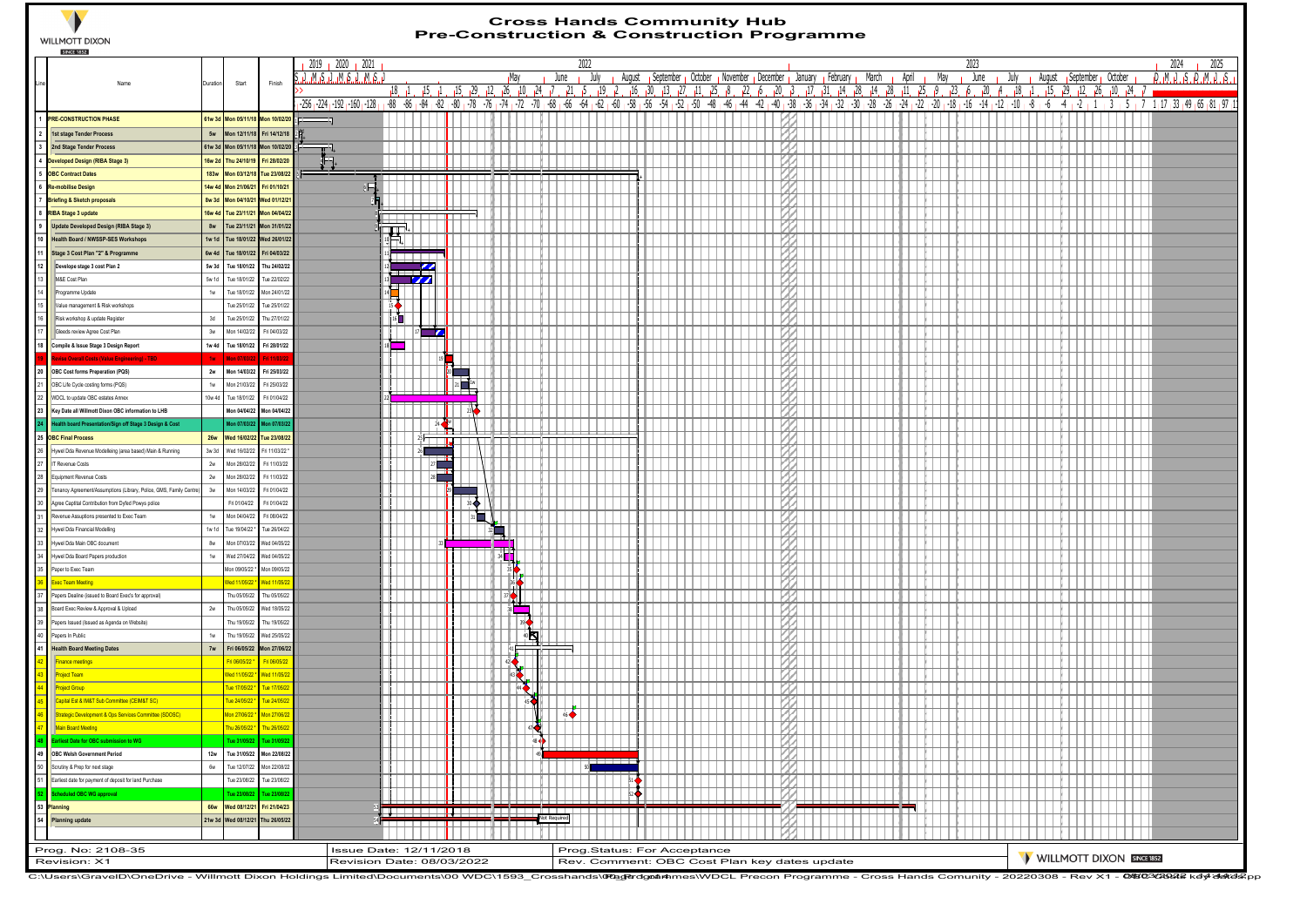

## **Cross Hands Community Hub Pre-Construction & Construction Programme**

|                       | <b>WILLMOTT DIXON</b><br><b>SINCE 1852</b>                                                                                                                                                                           |                        |                              |                                           |                                                      |                           |        |       |            |         |            |                   |                        |             |                           |              |        |                             |                                                                                                                                                                                                                                                                                                                                                     | <b>Pre-Construction &amp; Construction Programme</b>                                                                 |                     |                                                                                               |               |     |  |                                     |     |      |      |  |                                           |  |                                                                                                                                                                                                                               |
|-----------------------|----------------------------------------------------------------------------------------------------------------------------------------------------------------------------------------------------------------------|------------------------|------------------------------|-------------------------------------------|------------------------------------------------------|---------------------------|--------|-------|------------|---------|------------|-------------------|------------------------|-------------|---------------------------|--------------|--------|-----------------------------|-----------------------------------------------------------------------------------------------------------------------------------------------------------------------------------------------------------------------------------------------------------------------------------------------------------------------------------------------------|----------------------------------------------------------------------------------------------------------------------|---------------------|-----------------------------------------------------------------------------------------------|---------------|-----|--|-------------------------------------|-----|------|------|--|-------------------------------------------|--|-------------------------------------------------------------------------------------------------------------------------------------------------------------------------------------------------------------------------------|
|                       |                                                                                                                                                                                                                      |                        |                              |                                           | 2019 2020 2021                                       |                           |        |       |            |         |            |                   |                        | 2022        |                           |              |        |                             |                                                                                                                                                                                                                                                                                                                                                     |                                                                                                                      |                     |                                                                                               |               |     |  |                                     |     | 2023 |      |  |                                           |  | 2025<br>2024                                                                                                                                                                                                                  |
|                       |                                                                                                                                                                                                                      |                        |                              |                                           | . G. M. S. J. M. S. J. M. S. J                       |                           |        |       |            |         |            | May               | June                   |             | July                      | August       |        |                             |                                                                                                                                                                                                                                                                                                                                                     | September Gotober (November December Ganuary (February March                                                         |                     |                                                                                               |               |     |  | $\overline{1}$ April $\overline{1}$ | May |      | June |  | July <b>Haugust September Corporation</b> |  | D., M. L., S. D., M. L., S.,                                                                                                                                                                                                  |
|                       | Name                                                                                                                                                                                                                 | Duration               | Start                        | Finish                                    |                                                      |                           | 18, 11 | . 15. |            | 15, 129 |            | 12, 26, 10, 24, 7 |                        | $-121 - 15$ | 19.                       | 16           | $-30.$ | 13.<br>127                  | $11 \t 25 \t 8$                                                                                                                                                                                                                                                                                                                                     |                                                                                                                      | $122 \t 16$         | , 26, 10, 24, 27, 14, 28, 14, 28, 11, 25, 9, 23, 6, 20, 4, 18, 11, 15, 29, 12, 26, 10, 24, 7, |               |     |  |                                     |     |      |      |  |                                           |  |                                                                                                                                                                                                                               |
|                       |                                                                                                                                                                                                                      |                        |                              |                                           | $-256$ $-224$ $-192$ $-160$ $-128$ $-88$ $-86$ $-84$ |                           |        |       | -82<br>-80 | -78     | -76<br>-74 | 1 - 72 1 - 70     | 1 -68 <sub>1</sub> -66 | i -64 i     | <sub>I</sub> -62 ∣<br>-60 | -58          | -56    |                             |                                                                                                                                                                                                                                                                                                                                                     |                                                                                                                      |                     |                                                                                               |               |     |  |                                     |     |      |      |  |                                           |  | $-54$ $-52$ $-50$ $-48$ $-46$ $-44$ $-42$ $-40$ $-38$ $-36$ $-34$ $-32$ $-30$ $-28$ $-26$ $-24$ $-22$ $-20$ $-18$ $-18$ $-16$ $-14$ $-12$ $-10$ $-8$ $-6$ $-4$ $-2$ $-1$ $-1$ $-3$ $-5$ $-7$ $-1$ $12$ $-33$ $+9$ $-65$ $-81$ |
|                       | <b>Flanning Application Discharge: Reserved Matters</b>                                                                                                                                                              |                        |                              | 18w Wed 30/11/22 Fri 21/04/23             |                                                      |                           |        |       |            |         |            |                   |                        |             |                           |              |        |                             |                                                                                                                                                                                                                                                                                                                                                     |                                                                                                                      | 55                  |                                                                                               |               |     |  |                                     |     |      |      |  |                                           |  |                                                                                                                                                                                                                               |
|                       |                                                                                                                                                                                                                      |                        |                              |                                           |                                                      |                           |        |       |            |         |            |                   |                        |             |                           |              |        |                             |                                                                                                                                                                                                                                                                                                                                                     |                                                                                                                      |                     |                                                                                               |               |     |  |                                     |     |      |      |  |                                           |  |                                                                                                                                                                                                                               |
|                       | <b>56 Final Business Case (FBC)</b>                                                                                                                                                                                  |                        |                              | 58w 3d Tue 23/08/22 Mon 30/10/23          |                                                      |                           |        |       |            |         |            |                   |                        |             |                           |              |        |                             |                                                                                                                                                                                                                                                                                                                                                     | <u> 1989 - 1989 - 1989 - 1989 - 1989 - 1989 - 1989 - 1989 - 1989 - 1989 - 1989 - 1989 - 1989 - 1989 - 1989 - 198</u> |                     |                                                                                               |               |     |  |                                     |     |      |      |  |                                           |  |                                                                                                                                                                                                                               |
|                       | Technical Design (RIBA Stage 4A) - TENDER                                                                                                                                                                            | <b>18w</b>             | Tue 23/08/22                 | Tue 10/01/23                              |                                                      |                           |        |       |            |         |            |                   |                        |             |                           |              |        |                             |                                                                                                                                                                                                                                                                                                                                                     |                                                                                                                      |                     |                                                                                               | RIBA STAGE 4A |     |  |                                     |     |      |      |  |                                           |  |                                                                                                                                                                                                                               |
|                       | Agreement to Commence Stage 4A (Conf. Notice no 1 FBC)                                                                                                                                                               |                        | Tue 23/08/22                 | Tue 23/08/22                              |                                                      |                           |        |       |            |         |            |                   |                        |             |                           |              |        |                             |                                                                                                                                                                                                                                                                                                                                                     |                                                                                                                      |                     |                                                                                               |               |     |  |                                     |     |      |      |  |                                           |  |                                                                                                                                                                                                                               |
|                       | Agree Brief & confirmation notice                                                                                                                                                                                    | 1W                     | Tue 23/08/22                 | Tue 30/08/22                              |                                                      |                           |        |       |            |         |            |                   |                        |             |                           | 59 <b>L.</b> |        |                             |                                                                                                                                                                                                                                                                                                                                                     |                                                                                                                      |                     |                                                                                               |               |     |  |                                     |     |      |      |  |                                           |  |                                                                                                                                                                                                                               |
|                       | Incorporate User Group feedback from Stage 3                                                                                                                                                                         | $1\mathrm{w}$          | Wed 31/08/22                 | Tue 06/09/22                              |                                                      |                           |        |       |            |         |            |                   |                        |             |                           |              | 60     |                             |                                                                                                                                                                                                                                                                                                                                                     |                                                                                                                      |                     |                                                                                               |               |     |  |                                     |     |      |      |  |                                           |  |                                                                                                                                                                                                                               |
| 61<br>62              | <b>BIM Modelling Re-build (Stage 4A)</b><br>Architectural Modelling (including C sheets)                                                                                                                             | 8w                     | Wed 07/09/22                 | Wed 02/11/22                              |                                                      |                           |        |       |            |         |            |                   |                        |             |                           |              |        |                             |                                                                                                                                                                                                                                                                                                                                                     |                                                                                                                      |                     |                                                                                               |               |     |  |                                     |     |      |      |  |                                           |  |                                                                                                                                                                                                                               |
| 63                    | <b>BIM Data Drops</b>                                                                                                                                                                                                | $4w$                   | Wed 07/09/22<br>Wed 21/09/22 | Tue 04/10/22<br>Wed 05/10/22              |                                                      |                           |        |       |            |         |            |                   |                        |             |                           |              |        | ۱Ò                          |                                                                                                                                                                                                                                                                                                                                                     |                                                                                                                      |                     |                                                                                               |               |     |  |                                     |     |      |      |  |                                           |  |                                                                                                                                                                                                                               |
| 64                    | Civil/Structural Modelling                                                                                                                                                                                           | 4w                     | Wed 21/09/22                 | Tue 18/10/22                              |                                                      |                           |        |       |            |         |            |                   |                        |             |                           |              |        | K.                          |                                                                                                                                                                                                                                                                                                                                                     |                                                                                                                      |                     |                                                                                               |               |     |  |                                     |     |      |      |  |                                           |  |                                                                                                                                                                                                                               |
| 65                    | MEP Modelling                                                                                                                                                                                                        | $4w$                   | Wed 21/09/22                 | Tue 18/10/22                              |                                                      |                           |        |       |            |         |            |                   |                        |             |                           |              |        | $\overline{ }$              |                                                                                                                                                                                                                                                                                                                                                     |                                                                                                                      |                     | $\overline{\phantom{a}}$                                                                      |               |     |  |                                     |     |      |      |  |                                           |  |                                                                                                                                                                                                                               |
| 66                    | Landscape/External Works Modelling                                                                                                                                                                                   | $4w$                   | Wed 21/09/22                 | Tue 18/10/22                              |                                                      |                           |        |       |            |         |            |                   |                        |             |                           |              |        | ŧ                           |                                                                                                                                                                                                                                                                                                                                                     |                                                                                                                      |                     | M                                                                                             |               |     |  |                                     |     |      |      |  |                                           |  |                                                                                                                                                                                                                               |
| 67                    | Coordination & clash detection meetings                                                                                                                                                                              |                        | Ned 07/09/22                 | Wed 02/11/22                              |                                                      |                           |        |       |            |         |            |                   |                        |             |                           |              | VOID   |                             | $\begin{picture}(16,10) \put(0,0){\line(1,0){10}} \put(10,0){\line(1,0){10}} \put(10,0){\line(1,0){10}} \put(10,0){\line(1,0){10}} \put(10,0){\line(1,0){10}} \put(10,0){\line(1,0){10}} \put(10,0){\line(1,0){10}} \put(10,0){\line(1,0){10}} \put(10,0){\line(1,0){10}} \put(10,0){\line(1,0){10}} \put(10,0){\line(1,0){10}} \put(10,0){\line(1$ |                                                                                                                      |                     |                                                                                               |               |     |  |                                     |     |      |      |  |                                           |  |                                                                                                                                                                                                                               |
| 68                    | <b>Design Information Tender Packages</b>                                                                                                                                                                            | 14w                    | Wed 21/09/22                 | Tue 10/01/23                              |                                                      |                           |        |       |            |         |            |                   |                        |             |                           |              |        |                             |                                                                                                                                                                                                                                                                                                                                                     | ----------------                                                                                                     |                     |                                                                                               |               |     |  |                                     |     |      |      |  |                                           |  |                                                                                                                                                                                                                               |
| 69                    | <b>Architectural Design</b>                                                                                                                                                                                          | 10w                    | <b>Wed 21/09/22</b>          | Tue 29/11/2                               |                                                      |                           |        |       |            |         |            |                   |                        |             |                           |              |        |                             |                                                                                                                                                                                                                                                                                                                                                     | <u> 1988 - 1989 - 1989 - 1989 - 1989 - 1989 - 1989 - 1989 - 1989 - 1989 - 1989 - 1989 - 1989 - 1989 - 1989 - 198</u> |                     |                                                                                               |               |     |  |                                     |     |      |      |  |                                           |  |                                                                                                                                                                                                                               |
|                       | External Facade (Cladding, louvres Bris soleil etc)                                                                                                                                                                  | 8w                     | Wed 21/09/22                 | Tue 15/11/22                              |                                                      |                           |        |       |            |         |            |                   |                        |             |                           |              |        |                             | -----                                                                                                                                                                                                                                                                                                                                               |                                                                                                                      |                     |                                                                                               |               |     |  |                                     |     |      |      |  |                                           |  |                                                                                                                                                                                                                               |
| 71                    | Roofing                                                                                                                                                                                                              | 8 <sub>W</sub>         | Wed 21/09/22                 | Tue 15/11/22                              |                                                      |                           |        |       |            |         |            |                   |                        |             |                           |              |        |                             | -----                                                                                                                                                                                                                                                                                                                                               |                                                                                                                      |                     |                                                                                               |               |     |  |                                     |     |      |      |  |                                           |  |                                                                                                                                                                                                                               |
| 72                    | Curtain walling, Windows & Doors                                                                                                                                                                                     | 8 <sub>W</sub>         | Wed 21/09/22                 | Tue 15/11/22                              |                                                      |                           |        |       |            |         |            |                   |                        |             |                           |              |        |                             |                                                                                                                                                                                                                                                                                                                                                     |                                                                                                                      |                     |                                                                                               |               |     |  |                                     |     |      |      |  |                                           |  |                                                                                                                                                                                                                               |
|                       | Miscellanious Steelwork (Cat ladders etc)                                                                                                                                                                            | 4W                     | Ved 19                       | ue 15/11/                                 |                                                      |                           |        |       |            |         |            |                   |                        |             |                           |              |        |                             |                                                                                                                                                                                                                                                                                                                                                     |                                                                                                                      |                     |                                                                                               |               |     |  |                                     |     |      |      |  |                                           |  |                                                                                                                                                                                                                               |
|                       | Finalise Fire Strategy                                                                                                                                                                                               | $2w$                   | Wed 21/09/22                 | Tue 04/10/22                              |                                                      |                           |        |       |            |         |            |                   |                        |             |                           |              |        |                             |                                                                                                                                                                                                                                                                                                                                                     |                                                                                                                      |                     |                                                                                               |               |     |  |                                     |     |      |      |  |                                           |  |                                                                                                                                                                                                                               |
|                       | Finalise Acoustic strategy & measures                                                                                                                                                                                | $2w$                   | Wed 21/09/2                  | Tue 04/10/22                              |                                                      |                           |        |       |            |         |            |                   |                        |             |                           |              |        |                             |                                                                                                                                                                                                                                                                                                                                                     |                                                                                                                      |                     |                                                                                               |               |     |  |                                     |     |      |      |  |                                           |  |                                                                                                                                                                                                                               |
|                       | Internal Wall, Ceilings & Bulkheads<br>Internal Finishes inc.                                                                                                                                                        | $7\mathrm{w}$<br>7w    | Wed 05/10/2<br>Wed 05/10/22  | Tue 22/11/22<br>Tue 22/11/22              |                                                      |                           |        |       |            |         |            |                   |                        |             |                           |              |        |                             | a bir                                                                                                                                                                                                                                                                                                                                               |                                                                                                                      |                     |                                                                                               |               |     |  |                                     |     |      |      |  |                                           |  |                                                                                                                                                                                                                               |
| 78                    | Carpentry & Joinery (Int Doors, screen, desks etc)                                                                                                                                                                   | $7\mathrm{w}$          | Wed 05/10/22                 | Tue 22/11/22                              |                                                      |                           |        |       |            |         |            |                   |                        |             |                           |              |        |                             |                                                                                                                                                                                                                                                                                                                                                     |                                                                                                                      |                     |                                                                                               |               |     |  |                                     |     |      |      |  |                                           |  |                                                                                                                                                                                                                               |
|                       | Metal Staircases & Balustrading                                                                                                                                                                                      |                        |                              | ue 22/11                                  |                                                      |                           |        |       |            |         |            |                   |                        |             |                           |              |        |                             |                                                                                                                                                                                                                                                                                                                                                     |                                                                                                                      |                     |                                                                                               |               |     |  |                                     |     |      |      |  |                                           |  |                                                                                                                                                                                                                               |
|                       | Sanitaryware                                                                                                                                                                                                         |                        | ed 05/                       | ue 22/11/                                 |                                                      |                           |        |       |            |         |            |                   |                        |             |                           |              |        |                             | नामा                                                                                                                                                                                                                                                                                                                                                |                                                                                                                      |                     |                                                                                               |               |     |  |                                     |     |      |      |  |                                           |  |                                                                                                                                                                                                                               |
|                       | FF&E - Fixed furniture & Equipment                                                                                                                                                                                   | 7w                     | Ved 12/10                    | Tue 29/11/2                               |                                                      |                           |        |       |            |         |            |                   |                        |             |                           |              |        |                             |                                                                                                                                                                                                                                                                                                                                                     | <u>aman</u>                                                                                                          |                     |                                                                                               |               |     |  |                                     |     |      |      |  |                                           |  |                                                                                                                                                                                                                               |
|                       | kitchen catering                                                                                                                                                                                                     | 7w                     | <b>Ned 12/10</b>             | Tue 29/11/                                |                                                      |                           |        |       |            |         |            |                   |                        |             |                           |              |        |                             |                                                                                                                                                                                                                                                                                                                                                     | 777777                                                                                                               |                     |                                                                                               |               |     |  |                                     |     |      |      |  |                                           |  |                                                                                                                                                                                                                               |
| 83                    | <b>External works (All Design Disciplines)</b>                                                                                                                                                                       | 8w                     |                              | Wed 19/10/22 Tue 13/12/22                 |                                                      |                           |        |       |            |         |            |                   |                        |             |                           |              |        |                             |                                                                                                                                                                                                                                                                                                                                                     | <b>HILL HILL</b>                                                                                                     |                     |                                                                                               |               |     |  |                                     |     |      |      |  |                                           |  |                                                                                                                                                                                                                               |
| 84                    | Landscape Design                                                                                                                                                                                                     | 8w                     | Wed 19/10/22                 | Tue 13/12/22                              |                                                      |                           |        |       |            |         |            |                   |                        |             |                           |              |        |                             |                                                                                                                                                                                                                                                                                                                                                     |                                                                                                                      |                     |                                                                                               |               |     |  |                                     |     |      |      |  |                                           |  |                                                                                                                                                                                                                               |
| 85                    | Highways Design inc. temp/permanent modifications                                                                                                                                                                    | $6w$                   | Wed 02/11/22                 | Tue 13/12/22                              |                                                      |                           |        |       |            |         |            |                   |                        |             |                           |              |        |                             |                                                                                                                                                                                                                                                                                                                                                     |                                                                                                                      | шщ,<br><del>.</del> |                                                                                               |               |     |  |                                     |     |      |      |  |                                           |  |                                                                                                                                                                                                                               |
| 86                    | External & Incoming Services, inc. diversions                                                                                                                                                                        | 6w                     | Ned 02/11                    | Tue 13/12/2                               |                                                      |                           |        |       |            |         |            |                   |                        |             |                           |              |        |                             |                                                                                                                                                                                                                                                                                                                                                     |                                                                                                                      | <u> Tituli</u>      |                                                                                               |               |     |  |                                     |     |      |      |  |                                           |  |                                                                                                                                                                                                                               |
| 87                    | <b>Civil Structural Design</b>                                                                                                                                                                                       | 11w                    | Wed 05/10/                   | Tue 20/12/2                               |                                                      |                           |        |       |            |         |            |                   |                        |             |                           |              |        |                             |                                                                                                                                                                                                                                                                                                                                                     |                                                                                                                      |                     |                                                                                               |               |     |  |                                     |     |      |      |  |                                           |  |                                                                                                                                                                                                                               |
|                       | Demolitions & Alternations (exc. asbestos)                                                                                                                                                                           | 7w                     | <b>Ned 05/1</b>              | ue 22/11/                                 |                                                      |                           |        |       |            |         |            |                   |                        |             |                           |              |        |                             |                                                                                                                                                                                                                                                                                                                                                     | $\begin{array}{c}\n\circ \\ \circ \\ \circ \\ \circ\n\end{array}$                                                    |                     |                                                                                               |               |     |  |                                     |     |      |      |  |                                           |  |                                                                                                                                                                                                                               |
| 89<br>90 <sub>o</sub> | Earthworks (Cut/Fill) & Specification                                                                                                                                                                                | 8 <sub>W</sub>         | Wed 19/10/22                 | Tue 13/12/22<br>Tue 13/12/22              |                                                      |                           |        |       |            |         |            |                   |                        |             |                           |              |        |                             |                                                                                                                                                                                                                                                                                                                                                     |                                                                                                                      |                     |                                                                                               |               |     |  |                                     |     |      |      |  |                                           |  |                                                                                                                                                                                                                               |
| 91                    | Sub-structures & Retaining Walls<br>Below Ground drainage                                                                                                                                                            | $8w$<br>8 <sub>W</sub> | Wed 19/10/2<br>Wed 19/10/22  | Tue 13/12/22                              |                                                      |                           |        |       |            |         |            |                   |                        |             |                           |              |        |                             |                                                                                                                                                                                                                                                                                                                                                     |                                                                                                                      | <u>mana</u>         |                                                                                               |               |     |  |                                     |     |      |      |  |                                           |  |                                                                                                                                                                                                                               |
|                       | Superstructure Frame                                                                                                                                                                                                 |                        | ed 19                        | ue 20/12                                  |                                                      |                           |        |       |            |         |            |                   |                        |             |                           |              |        |                             |                                                                                                                                                                                                                                                                                                                                                     | ______                                                                                                               |                     |                                                                                               |               |     |  |                                     |     |      |      |  |                                           |  |                                                                                                                                                                                                                               |
|                       | Secondary Steelwork (inc. cold rolled, SFS)                                                                                                                                                                          | 9w                     | Ved 19/10                    | Tue 20/12/2                               |                                                      |                           |        |       |            |         |            |                   |                        |             |                           |              |        |                             |                                                                                                                                                                                                                                                                                                                                                     |                                                                                                                      |                     |                                                                                               |               |     |  |                                     |     |      |      |  |                                           |  |                                                                                                                                                                                                                               |
| 94                    | Upper Floors, Lift shafts & concrete staircases                                                                                                                                                                      | 9w                     | Wed 19/10/2                  | Tue 20/12/22                              |                                                      |                           |        |       |            |         |            |                   |                        |             |                           |              |        |                             |                                                                                                                                                                                                                                                                                                                                                     | an baile a                                                                                                           |                     |                                                                                               |               |     |  |                                     |     |      |      |  |                                           |  |                                                                                                                                                                                                                               |
| 95                    | <b>Mechanical &amp; Electrical</b>                                                                                                                                                                                   | 10w                    | <b>Wed 19/10/22</b>          | Tue 10/01/2                               |                                                      |                           |        |       |            |         |            |                   |                        |             |                           |              |        |                             |                                                                                                                                                                                                                                                                                                                                                     | <del>.</del>                                                                                                         |                     |                                                                                               |               |     |  |                                     |     |      |      |  |                                           |  |                                                                                                                                                                                                                               |
|                       | Mechanical Design                                                                                                                                                                                                    | 10w                    |                              | ue 10/01                                  |                                                      |                           |        |       |            |         |            |                   |                        |             |                           |              |        |                             |                                                                                                                                                                                                                                                                                                                                                     | <b>_______</b>                                                                                                       |                     |                                                                                               |               |     |  |                                     |     |      |      |  |                                           |  |                                                                                                                                                                                                                               |
|                       | Public Health Above ground drainage                                                                                                                                                                                  |                        | Ved 19                       | ue 10/01                                  |                                                      |                           |        |       |            |         |            |                   |                        |             |                           |              |        |                             |                                                                                                                                                                                                                                                                                                                                                     | ---------<br><del>e e primer</del>                                                                                   |                     |                                                                                               |               |     |  |                                     |     |      |      |  |                                           |  |                                                                                                                                                                                                                               |
|                       | Sprinkler Design (Requirement TBD)                                                                                                                                                                                   |                        | Ved 19/                      | ue 10/01                                  |                                                      |                           |        |       |            |         |            |                   |                        |             |                           |              |        |                             |                                                                                                                                                                                                                                                                                                                                                     | <del>.</del>                                                                                                         |                     |                                                                                               |               |     |  |                                     |     |      |      |  |                                           |  |                                                                                                                                                                                                                               |
|                       | Electrical design                                                                                                                                                                                                    | 10 <sub>W</sub>        | Ved 19/10                    | Tue 10/01                                 |                                                      |                           |        |       |            |         |            |                   |                        |             |                           |              |        |                             |                                                                                                                                                                                                                                                                                                                                                     | <del>.</del>                                                                                                         |                     |                                                                                               |               |     |  |                                     |     |      |      |  |                                           |  |                                                                                                                                                                                                                               |
|                       | Lift Specification                                                                                                                                                                                                   | 10w                    | <b>Ned 19/10</b>             | Fue 10/0                                  |                                                      |                           |        |       |            |         |            |                   |                        |             |                           |              |        |                             |                                                                                                                                                                                                                                                                                                                                                     |                                                                                                                      |                     |                                                                                               |               |     |  |                                     |     |      |      |  |                                           |  |                                                                                                                                                                                                                               |
| 101                   | Stage 4A Sign off Process                                                                                                                                                                                            | 4w                     |                              | Wed 11/01/23 Wed 08/02/23                 |                                                      |                           |        |       |            |         |            |                   |                        |             |                           |              |        |                             |                                                                                                                                                                                                                                                                                                                                                     |                                                                                                                      |                     |                                                                                               | تسبب          |     |  |                                     |     |      |      |  |                                           |  |                                                                                                                                                                                                                               |
| 102                   | Compile & Issue Stage 4A Reports                                                                                                                                                                                     | 2w                     | Wed 11/01/23                 | Tue 24/01/23                              |                                                      |                           |        |       |            |         |            |                   |                        |             |                           |              |        |                             |                                                                                                                                                                                                                                                                                                                                                     |                                                                                                                      |                     |                                                                                               |               |     |  |                                     |     |      |      |  |                                           |  |                                                                                                                                                                                                                               |
| 103                   | Stage 4A User Group Meeting Presentations                                                                                                                                                                            | 2w                     | Wed 25/01/23                 | Tue 07/02/23                              |                                                      |                           |        |       |            |         |            |                   |                        |             |                           |              |        |                             |                                                                                                                                                                                                                                                                                                                                                     |                                                                                                                      |                     |                                                                                               |               | 104 |  |                                     |     |      |      |  |                                           |  |                                                                                                                                                                                                                               |
| 104                   | Stage 4A Sign off<br>Mid Design cost Plan                                                                                                                                                                            | 3w                     | Ved 08/02/23                 | Wed 08/02/23                              |                                                      |                           |        |       |            |         |            |                   |                        |             |                           |              |        |                             |                                                                                                                                                                                                                                                                                                                                                     |                                                                                                                      |                     |                                                                                               |               |     |  |                                     |     |      |      |  |                                           |  |                                                                                                                                                                                                                               |
| 105<br>106            | Mid design Change Control review                                                                                                                                                                                     | 2w                     | Wed 19/10/22                 | Wed 19/10/22 Wed 09/11/22<br>Tue 01/11/22 |                                                      |                           |        |       |            |         |            |                   |                        |             |                           |              |        |                             | $\sim 10$                                                                                                                                                                                                                                                                                                                                           |                                                                                                                      |                     |                                                                                               |               |     |  |                                     |     |      |      |  |                                           |  |                                                                                                                                                                                                                               |
| 107                   | WDCL Pre Tender Estimate (Mid Stage 4A)                                                                                                                                                                              | $2w$                   | Wed 26/10/22                 | Tue 08/11/22                              |                                                      |                           |        |       |            |         |            |                   |                        |             |                           |              |        |                             |                                                                                                                                                                                                                                                                                                                                                     |                                                                                                                      |                     |                                                                                               |               |     |  |                                     |     |      |      |  |                                           |  |                                                                                                                                                                                                                               |
| 108                   | Agreement to proceed with Market Testing                                                                                                                                                                             |                        | Ned 09/11/22                 | Wed 09/11/22                              |                                                      |                           |        |       |            |         |            |                   |                        |             |                           |              |        |                             |                                                                                                                                                                                                                                                                                                                                                     | 108                                                                                                                  |                     |                                                                                               |               |     |  |                                     |     |      |      |  |                                           |  |                                                                                                                                                                                                                               |
|                       |                                                                                                                                                                                                                      |                        |                              |                                           |                                                      |                           |        |       |            |         |            |                   |                        |             |                           |              |        |                             |                                                                                                                                                                                                                                                                                                                                                     |                                                                                                                      |                     |                                                                                               |               |     |  |                                     |     |      |      |  |                                           |  |                                                                                                                                                                                                                               |
|                       | Prog. No: 2108-35                                                                                                                                                                                                    |                        |                              |                                           |                                                      | Issue Date: 12/11/2018    |        |       |            |         |            |                   |                        |             |                           |              |        | Prog.Status: For Acceptance |                                                                                                                                                                                                                                                                                                                                                     |                                                                                                                      |                     |                                                                                               |               |     |  |                                     |     |      |      |  | WILLMOTT DIXON SINCE 1852                 |  |                                                                                                                                                                                                                               |
|                       | Revision: X1<br>C:\Users\GraveID\OneDrive - Willmott Dixon Holdings Limited\Documents\00 WDC\1593_Crossbands\/@aderexpa@mates\WDCL_Precon Programme - Cross Hands Comunity - 20220308 - Rey X1 - O與O3893098 kd#d4rde |                        |                              |                                           |                                                      | Revision Date: 08/03/2022 |        |       |            |         |            |                   |                        |             |                           |              |        |                             |                                                                                                                                                                                                                                                                                                                                                     | Rev. Comment: OBC Cost Plan key dates update                                                                         |                     |                                                                                               |               |     |  |                                     |     |      |      |  |                                           |  |                                                                                                                                                                                                                               |

C:\Users\GravelD\OneDrive - Willmott Dixon Holdings Limited\Documents\00 WDC\1593\_Crosshands\**00ader@pram**es\WDCL Precon Programme - Cross Hands Comunity - 20220308 - Rev X1 - **0803⁄3938 kel∳ detel**spp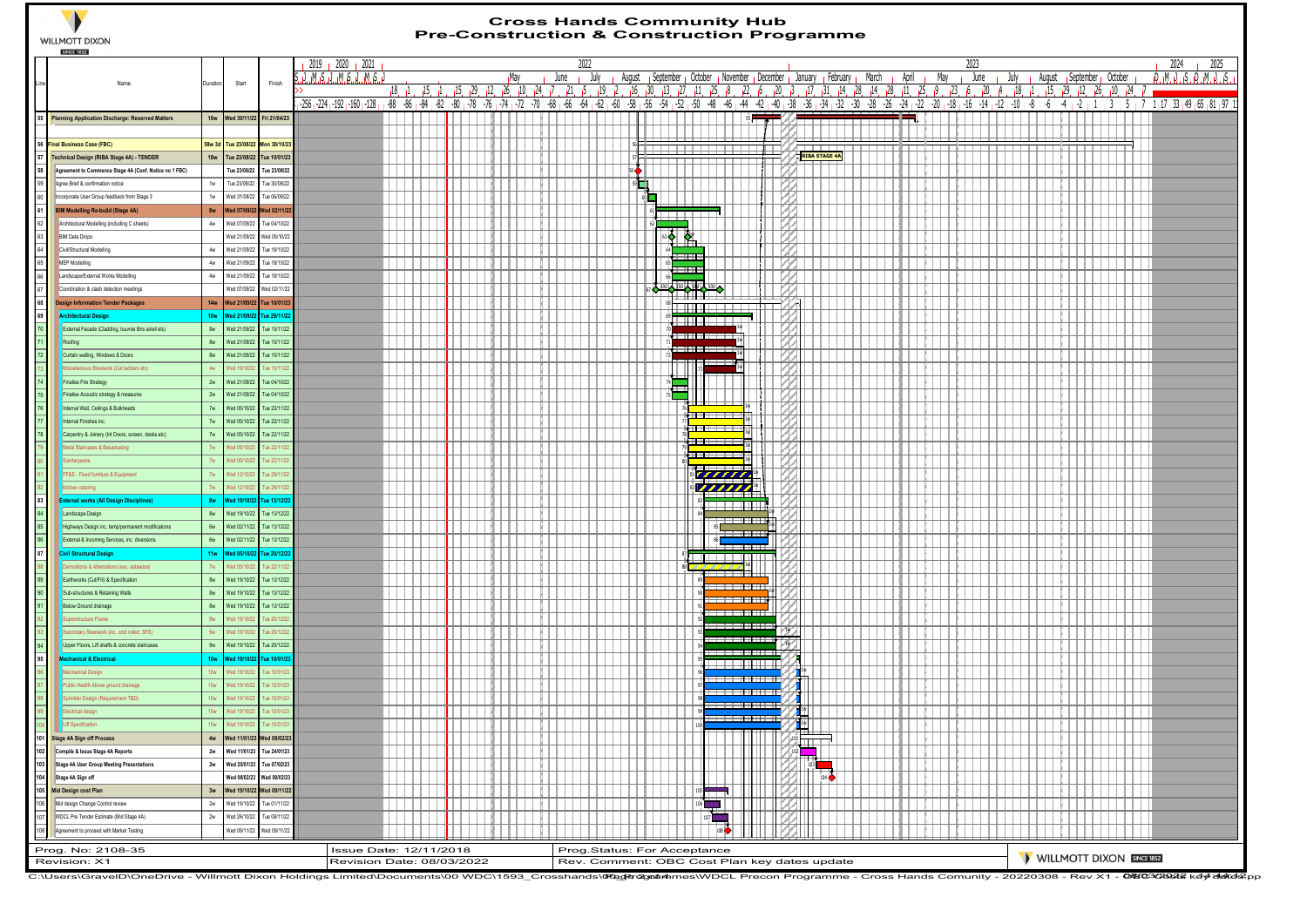

## **Cross Hands Community Hub Pre-Construction & Construction Programme**

| <b>SINCE 1852</b>                                    |                |                                  |                               |                                                      |        |          |            |     |                  |                     |                                                                       |           |                             |                        |      |        |                          |                                                                   |                                                                                               |                  |      |            |                                 |      |                    |                         |    |  |                                                  |                           |                                     |      |
|------------------------------------------------------|----------------|----------------------------------|-------------------------------|------------------------------------------------------|--------|----------|------------|-----|------------------|---------------------|-----------------------------------------------------------------------|-----------|-----------------------------|------------------------|------|--------|--------------------------|-------------------------------------------------------------------|-----------------------------------------------------------------------------------------------|------------------|------|------------|---------------------------------|------|--------------------|-------------------------|----|--|--------------------------------------------------|---------------------------|-------------------------------------|------|
|                                                      |                |                                  |                               | 2019 2020 2021                                       |        |          |            |     |                  |                     | 2022                                                                  |           |                             |                        |      |        |                          |                                                                   |                                                                                               |                  |      |            |                                 | 2023 |                    |                         |    |  |                                                  |                           | 2024                                | 2025 |
|                                                      |                |                                  |                               | 5. . J. . M. . S. . J. . M. . S. . J. . M. . S. . J  |        |          |            |     | <sub>I</sub> May |                     | June                                                                  | July      |                             |                        |      |        |                          | August Geptember October November December January February March |                                                                                               |                  |      | April      | May                             |      | June               | July <sub>I</sub>       |    |  | August Geptember Cctober                         |                           | <u>րքերի, դերք, դերի, դերք, դեր</u> |      |
| Name                                                 | Duration       | Start                            | Finish                        |                                                      | 18, 11 | . 45. 41 |            |     |                  | 15 29 21 26 10 24 7 | - 5<br>1/1                                                            | 19.       | 16                          | $30 \quad 13 \quad 27$ | - 11 | 125.18 | -6<br>12.                | 120                                                               | $-13$ , $-17$ , $-31$ , $-14$ , $-28$ , $-14$ , $-28$ , $-11$ , $-25$ , $-9$ , $-23$ , $-6$ , |                  |      |            |                                 |      | $1^{20}$ , $1^4$ . | 18, 1                   |    |  | $15$ , $129$ , $12$ , $26$ , $10$ , $24$ , $7$ m |                           |                                     |      |
|                                                      |                |                                  |                               | $-256$ $-224$ $-192$ $-160$ $-128$ $-88$ $-86$ $-84$ |        | -82      | -80<br>-78 | -76 | -74<br>-72 1     |                     | 1 -70 <sub>1</sub> -68 <sub>1</sub> -66 <sub>1</sub> -64 <sub>1</sub> | -62 i -60 | -58                         |                        |      |        |                          |                                                                   |                                                                                               |                  |      |            |                                 |      |                    |                         |    |  |                                                  |                           |                                     |      |
| <b>WDCL Procurement Process</b>                      |                |                                  | 13w Wed 23/11/22 Tue 07/03/23 |                                                      |        |          |            |     |                  |                     |                                                                       |           |                             |                        |      |        | प्रमाण                   |                                                                   | <b>ATHLET HERE</b>                                                                            |                  | 3∦   |            |                                 |      |                    |                         |    |  |                                                  |                           |                                     |      |
| Market Test Drawings & Spec Packages                 | 11w            | Wed 23/11/22 Tue 21/02/23        |                               |                                                      |        |          |            |     |                  |                     |                                                                       |           |                             |                        |      |        |                          | 4                                                                 | $\sqrt{m}$                                                                                    |                  |      |            |                                 |      |                    |                         |    |  |                                                  |                           |                                     |      |
| Miscellanious Steelwork (Cat ladders etc)            | 4w             | Wed 23/11/22                     | Tue 20/12/22                  |                                                      |        |          |            |     |                  |                     |                                                                       |           |                             |                        |      |        |                          |                                                                   |                                                                                               |                  |      |            |                                 |      |                    |                         |    |  |                                                  |                           |                                     |      |
| Metal Staircases & Balustrading                      | $5w$           | Wed 30/11/22                     | Tue 17/01/23                  |                                                      |        |          |            |     |                  |                     |                                                                       |           |                             |                        |      |        |                          | $\overline{\phantom{a}}$                                          |                                                                                               |                  |      |            |                                 |      |                    |                         |    |  |                                                  |                           |                                     |      |
| Sanitaryware                                         | 5w             | Wed 30/11/22                     | Tue 17/01/23                  |                                                      |        |          |            |     |                  |                     |                                                                       |           |                             |                        |      |        |                          | <b>kurdi ku</b><br>$\sqrt{1}$<br>Æ                                |                                                                                               |                  |      |            |                                 |      |                    |                         |    |  |                                                  |                           |                                     |      |
| FF&E - Fixed furniture & Equipment                   | $6w$           | Wed 07/12/22                     | Tue 31/01/23                  |                                                      |        |          |            |     |                  |                     |                                                                       |           |                             |                        |      |        |                          | <b>SALE</b>                                                       | $\overline{\phantom{a}}$                                                                      |                  |      |            |                                 |      |                    |                         |    |  |                                                  |                           |                                     |      |
| kitchen catering                                     | 5w             | Wed 07/12/22                     | Tue 24/01/23                  |                                                      |        |          |            |     |                  |                     |                                                                       |           |                             |                        |      |        |                          | $\mathcal{L}$                                                     | $\mathbf{Z}$                                                                                  |                  |      |            |                                 |      |                    |                         |    |  |                                                  |                           |                                     |      |
| Demolition & Alterations Package                     | $4w$           | Wed 30/11/22                     | Tue 10/01/23                  |                                                      |        |          |            |     |                  |                     |                                                                       |           |                             |                        |      |        |                          |                                                                   |                                                                                               |                  |      |            |                                 |      |                    |                         |    |  |                                                  |                           |                                     |      |
| Superstructure Frame & Secondary Steelwork           | $5w$           | Wed 11/01/23                     | Tue 14/02/23                  |                                                      |        |          |            |     |                  |                     |                                                                       |           |                             |                        |      |        |                          |                                                                   |                                                                                               |                  |      |            |                                 |      |                    |                         |    |  |                                                  |                           |                                     |      |
| Mechanical Package, Public health & Sprinklers       | $5w$           | Wed 18/01/2                      | Tue 21/02/23                  |                                                      |        |          |            |     |                  |                     |                                                                       |           |                             |                        |      |        |                          |                                                                   |                                                                                               |                  |      |            |                                 |      |                    |                         |    |  |                                                  |                           |                                     |      |
| Electrical Package                                   | $5w$           | Wed 18/01/23                     | Tue 21/02/23                  |                                                      |        |          |            |     |                  |                     |                                                                       |           |                             |                        |      |        |                          |                                                                   |                                                                                               |                  |      |            |                                 |      |                    |                         |    |  |                                                  |                           |                                     |      |
| Lifts                                                | 5w             | Wed 18/01/23                     | Tue 21/02/23                  |                                                      |        |          |            |     |                  |                     |                                                                       |           |                             |                        |      |        |                          |                                                                   |                                                                                               |                  |      |            |                                 |      |                    |                         |    |  |                                                  |                           |                                     |      |
| <b>Bills of Quantities</b>                           | 8w             | Wed 23/11/22 Tue 31/01/23        |                               |                                                      |        |          |            |     |                  |                     |                                                                       |           |                             |                        |      |        |                          |                                                                   |                                                                                               |                  |      |            |                                 |      |                    |                         |    |  |                                                  |                           |                                     |      |
| dernal Facade (Cladding, louvres Bris soleil etc)    |                |                                  | e 13/12                       |                                                      |        |          |            |     |                  |                     |                                                                       |           |                             |                        |      |        |                          |                                                                   |                                                                                               |                  |      |            |                                 |      |                    |                         |    |  |                                                  |                           |                                     |      |
| ofing                                                |                | ed 23/1                          | ue 13/12/                     |                                                      |        |          |            |     |                  |                     |                                                                       |           |                             |                        |      |        | $\overline{\phantom{a}}$ |                                                                   |                                                                                               |                  |      |            |                                 |      |                    |                         |    |  |                                                  |                           |                                     |      |
| Curtain walling, Windows & Doors                     |                | led 23/1                         | ue 13/12/                     |                                                      |        |          |            |     |                  |                     |                                                                       |           |                             |                        |      |        |                          |                                                                   |                                                                                               |                  |      |            |                                 |      |                    |                         |    |  |                                                  |                           |                                     |      |
| ternal Wall, Ceilings & Bulkheads                    |                | ed 30/1                          | ue 20/12                      |                                                      |        |          |            |     |                  |                     |                                                                       |           |                             |                        |      |        |                          | W)                                                                |                                                                                               |                  |      |            |                                 |      |                    |                         |    |  |                                                  |                           |                                     |      |
| ternal Finishes inc.                                 |                | led 30/1                         | ue 20/12                      |                                                      |        |          |            |     |                  |                     |                                                                       |           |                             |                        |      |        |                          | $\sim$                                                            |                                                                                               |                  |      |            |                                 |      |                    |                         |    |  |                                                  |                           |                                     |      |
| arpentry & Joinery (Int Doors, screen, desks etc)    |                | ed 30/1                          | ue 20/12                      |                                                      |        |          |            |     |                  |                     |                                                                       |           |                             |                        |      |        |                          | W,                                                                |                                                                                               |                  |      |            |                                 |      |                    |                         |    |  |                                                  |                           |                                     |      |
| Indscape Design                                      |                | led 21/12                        | ue 24/01                      |                                                      |        |          |            |     |                  |                     |                                                                       |           |                             |                        |      |        |                          |                                                                   |                                                                                               |                  |      |            |                                 |      |                    |                         |    |  |                                                  |                           |                                     |      |
| ghways Design                                        |                | ed 21/1                          | ue 24/01                      |                                                      |        |          |            |     |                  |                     |                                                                       |           |                             |                        |      |        |                          |                                                                   | Ξ                                                                                             |                  |      |            |                                 |      |                    |                         |    |  |                                                  |                           |                                     |      |
| roundworks Package: Earthworks, Subs & Drainage      |                | led 21/1:                        | ue 24/01                      |                                                      |        |          |            |     |                  |                     |                                                                       |           |                             |                        |      |        |                          |                                                                   |                                                                                               |                  |      |            |                                 |      |                    |                         |    |  |                                                  |                           |                                     |      |
| Upper Floors, Lift shafts & concrete staircases      |                | ed 11/                           | ie 31/0                       |                                                      |        |          |            |     |                  |                     |                                                                       |           |                             |                        |      |        |                          |                                                                   |                                                                                               |                  |      |            |                                 |      |                    |                         |    |  |                                                  |                           |                                     |      |
| <b>Market Test Bills of Quantities</b>               | 9 <sub>W</sub> | Wed 21/12/22 Tue 07/03/23        |                               |                                                      |        |          |            |     |                  |                     |                                                                       |           |                             |                        |      |        |                          |                                                                   | $\overline{\phantom{a}}$<br><u>ma matat</u>                                                   |                  |      |            |                                 |      |                    |                         |    |  |                                                  |                           |                                     |      |
| xternal Facade (Cladding, louvres Bris soleil etc)   |                | ed 21/                           | ie 14/01                      |                                                      |        |          |            |     |                  |                     |                                                                       |           |                             |                        |      |        |                          |                                                                   |                                                                                               |                  |      |            |                                 |      |                    |                         |    |  |                                                  |                           |                                     |      |
| pnito                                                |                | dd 21/1                          | ue 31/01                      |                                                      |        |          |            |     |                  |                     |                                                                       |           |                             |                        |      |        |                          |                                                                   |                                                                                               |                  |      |            |                                 |      |                    |                         |    |  |                                                  |                           |                                     |      |
| urtain walling, Windows & Doors                      |                | dd 21/                           | ue 31/0                       |                                                      |        |          |            |     |                  |                     |                                                                       |           |                             |                        |      |        |                          | т                                                                 | .                                                                                             |                  |      |            |                                 |      |                    |                         |    |  |                                                  |                           |                                     |      |
| Internal Wall, Ceilings & Bulkheads                  |                | led 118                          | ie 14/02                      |                                                      |        |          |            |     |                  |                     |                                                                       |           |                             |                        |      |        |                          |                                                                   |                                                                                               |                  |      |            |                                 |      |                    |                         |    |  |                                                  |                           |                                     |      |
| nternal Finishes inc.                                |                | ed 11/                           | ie 07                         |                                                      |        |          |            |     |                  |                     |                                                                       |           |                             |                        |      |        |                          |                                                                   | .                                                                                             |                  |      |            |                                 |      |                    |                         |    |  |                                                  |                           |                                     |      |
| arpentry & Joinery (Int Doors, screen, desks etc)    |                | led 11/                          |                               |                                                      |        |          |            |     |                  |                     |                                                                       |           |                             |                        |      |        |                          |                                                                   | $\overline{\phantom{0}}$                                                                      |                  |      |            |                                 |      |                    |                         |    |  |                                                  |                           |                                     |      |
| andscape Design                                      |                |                                  | <b>Je 07/02</b>               |                                                      |        |          |            |     |                  |                     |                                                                       |           |                             |                        |      |        |                          |                                                                   |                                                                                               |                  |      |            |                                 |      |                    |                         |    |  |                                                  |                           |                                     |      |
| ghways Design                                        |                |                                  | ue 07/03                      |                                                      |        |          |            |     |                  |                     |                                                                       |           |                             |                        |      |        |                          |                                                                   |                                                                                               |                  |      |            |                                 |      |                    |                         |    |  |                                                  |                           |                                     |      |
| roundworks Package: Earthworks, Subs & Drainage      |                |                                  | ue 07/03                      |                                                      |        |          |            |     |                  |                     |                                                                       |           |                             |                        |      |        |                          |                                                                   |                                                                                               |                  |      |            |                                 |      |                    |                         |    |  |                                                  |                           |                                     |      |
| Upper Floors, Lift shafts & concrete staircases      |                |                                  | ue 07/03                      |                                                      |        |          |            |     |                  |                     |                                                                       |           |                             |                        |      |        |                          |                                                                   |                                                                                               |                  |      |            |                                 |      |                    |                         |    |  |                                                  |                           |                                     |      |
| Main Works: Tender Reporting & Sign off              | 8w             | Wed 01/02/23 Tue 28/03/23        |                               |                                                      |        |          |            |     |                  |                     |                                                                       |           |                             |                        |      |        |                          |                                                                   |                                                                                               |                  |      |            |                                 |      |                    |                         |    |  |                                                  |                           |                                     |      |
| Populate Procurement Plan & Final Tender Report      | $2w$           | Wed 01/02/23                     | Tue 28/03/23                  |                                                      |        |          |            |     |                  |                     |                                                                       |           |                             |                        |      |        |                          |                                                                   |                                                                                               | 14 2 2 2 2 2 2 3 |      |            |                                 |      |                    |                         |    |  |                                                  |                           |                                     |      |
| WDCL Internal Adjudication                           |                | Wed 22/03/23                     | Wed 22/03/23                  |                                                      |        |          |            |     |                  |                     |                                                                       |           |                             |                        |      |        |                          |                                                                   |                                                                                               |                  | 145  |            |                                 |      |                    |                         |    |  |                                                  |                           |                                     |      |
| Issue Final Tender Report - Target cost              |                | Wed 29/03/                       | Wed 29/03/2                   |                                                      |        |          |            |     |                  |                     |                                                                       |           |                             |                        |      |        |                          |                                                                   |                                                                                               |                  | 46 O |            |                                 |      |                    |                         |    |  |                                                  |                           |                                     |      |
| Final Review Target Cost (PQS Gleeds)                | $3w$           | Wed 29/03/23                     | Thu 20/04/23                  |                                                      |        |          |            |     |                  |                     |                                                                       |           |                             |                        |      |        |                          |                                                                   |                                                                                               |                  |      | التاليات   |                                 |      |                    |                         |    |  |                                                  |                           |                                     |      |
| <b>FBC Estates Annex</b>                             | 8w             | Wed 29/03/23                     | Tue 30/05/23                  |                                                      |        |          |            |     |                  |                     |                                                                       |           |                             |                        |      |        |                          |                                                                   |                                                                                               |                  |      | 148        |                                 |      |                    |                         |    |  |                                                  |                           |                                     |      |
| Health Board Review Target Cost                      | 2w             | Fri 21/04/23                     | Fri 05/05/23                  |                                                      |        |          |            |     |                  |                     |                                                                       |           |                             |                        |      |        |                          |                                                                   |                                                                                               |                  |      |            | 49 7 7                          |      |                    |                         |    |  |                                                  |                           |                                     |      |
| Health Board Sign off Target Cost                    |                | Mon 08/05/23                     | Mon 08/05/23                  |                                                      |        |          |            |     |                  |                     |                                                                       |           |                             |                        |      |        |                          |                                                                   |                                                                                               |                  |      |            | $\frac{1}{150}$                 |      |                    |                         |    |  |                                                  |                           |                                     |      |
| FBC Cost forms Preperation (PQS)                     | $2w$           | Fri 28/04/23                     | Fri 12/05/23                  |                                                      |        |          |            |     |                  |                     |                                                                       |           |                             |                        |      |        |                          |                                                                   |                                                                                               |                  |      |            | الكا                            |      |                    |                         |    |  |                                                  |                           |                                     |      |
| FBC Life Cycle costing forms (PQS)                   | 1W             | Mon 08/05/23                     | Fri 12/05/23                  |                                                      |        |          |            |     |                  |                     |                                                                       |           |                             |                        |      |        |                          |                                                                   |                                                                                               |                  |      |            | 2w<br>152                       |      |                    |                         |    |  |                                                  |                           |                                     |      |
| WDC OBC estates Annex                                | 8w             | Wed 29/03/2                      | Fri 26/05/23                  |                                                      |        |          |            |     |                  |                     |                                                                       |           |                             |                        |      |        |                          |                                                                   |                                                                                               |                  |      | <u>a d</u> | -                               |      |                    |                         |    |  |                                                  |                           |                                     |      |
| Key Date all Willmott Dixon FBC info to Health Board |                | Tue 30/05/23                     | Tue 30/05/23                  |                                                      |        |          |            |     |                  |                     |                                                                       |           |                             |                        |      |        |                          |                                                                   |                                                                                               |                  |      |            |                                 | 154  |                    |                         |    |  |                                                  |                           |                                     |      |
| <b>Health Board FBC Process</b>                      |                | 12w 3d Fri 28/04/23 Fri 28/07/23 |                               |                                                      |        |          |            |     |                  |                     |                                                                       |           |                             |                        |      |        |                          |                                                                   |                                                                                               |                  |      |            | <del>.</del><br>$\frac{1}{100}$ |      |                    |                         | ⊣⊩ |  |                                                  |                           |                                     |      |
| Revenue Modelleing (area based)                      | 4w             | Mon 15/05/23 Mon 12/06/23        |                               |                                                      |        |          |            |     |                  |                     |                                                                       |           |                             |                        |      |        |                          |                                                                   |                                                                                               |                  |      |            |                                 | 156  |                    |                         |    |  |                                                  |                           |                                     |      |
| Financial Modelling                                  | $4w$           | Mon 22/05/23                     | Mon 19/06/23                  |                                                      |        |          |            |     |                  |                     |                                                                       |           |                             |                        |      |        |                          |                                                                   |                                                                                               |                  |      |            |                                 | 57   |                    |                         |    |  |                                                  |                           |                                     |      |
| Health Board Main FBC document                       | 8w             | Fri 28/04/23                     | Mon 26/06/23                  |                                                      |        |          |            |     |                  |                     |                                                                       |           |                             |                        |      |        |                          |                                                                   |                                                                                               |                  |      | 158        |                                 |      |                    |                         |    |  |                                                  |                           |                                     |      |
| Health Board Produce Papers & Exec summary           | 1w3d           | Tue 20/06/23                     | Thu 29/06/23                  |                                                      |        |          |            |     |                  |                     |                                                                       |           |                             |                        |      |        |                          |                                                                   |                                                                                               |                  |      |            |                                 |      |                    |                         |    |  |                                                  |                           |                                     |      |
| Board Papers Approval & Upload                       | $3w$           | Fri 30/06/23                     | Thu 20/07/23                  |                                                      |        |          |            |     |                  |                     |                                                                       |           |                             |                        |      |        |                          |                                                                   |                                                                                               |                  |      |            |                                 |      |                    | 77                      |    |  |                                                  |                           |                                     |      |
| Project Team                                         | 1w             | Fri 30/06/23                     | Thu 06/07/2                   |                                                      |        |          |            |     |                  |                     |                                                                       |           |                             |                        |      |        |                          |                                                                   |                                                                                               |                  |      |            |                                 |      |                    | $\overline{\mathbf{v}}$ |    |  |                                                  |                           |                                     |      |
| Project Group                                        | 1W             | Fri 07/07/23                     | Thu 13/07/23                  |                                                      |        |          |            |     |                  |                     |                                                                       |           |                             |                        |      |        |                          |                                                                   |                                                                                               |                  |      |            |                                 |      |                    | $\mathbf{Z}$            |    |  |                                                  |                           |                                     |      |
| Capital Est & IM&T Sub Committee (CEIM&T SC)         | 1w             | Fri 14/07/23                     | Thu 20/07/23                  |                                                      |        |          |            |     |                  |                     |                                                                       |           |                             |                        |      |        |                          |                                                                   |                                                                                               |                  |      |            |                                 |      |                    | ×Д                      |    |  |                                                  |                           |                                     |      |
| Prog. No: 2108-35                                    |                |                                  |                               | Issue Date: 12/11/2018                               |        |          |            |     |                  |                     |                                                                       |           | Prog.Status: For Acceptance |                        |      |        |                          |                                                                   |                                                                                               |                  |      |            |                                 |      |                    |                         |    |  |                                                  |                           |                                     |      |
|                                                      |                |                                  |                               |                                                      |        |          |            |     |                  |                     |                                                                       |           |                             |                        |      |        |                          |                                                                   |                                                                                               |                  |      |            |                                 |      |                    |                         |    |  |                                                  | WILLMOTT DIXON SINCE 1852 |                                     |      |